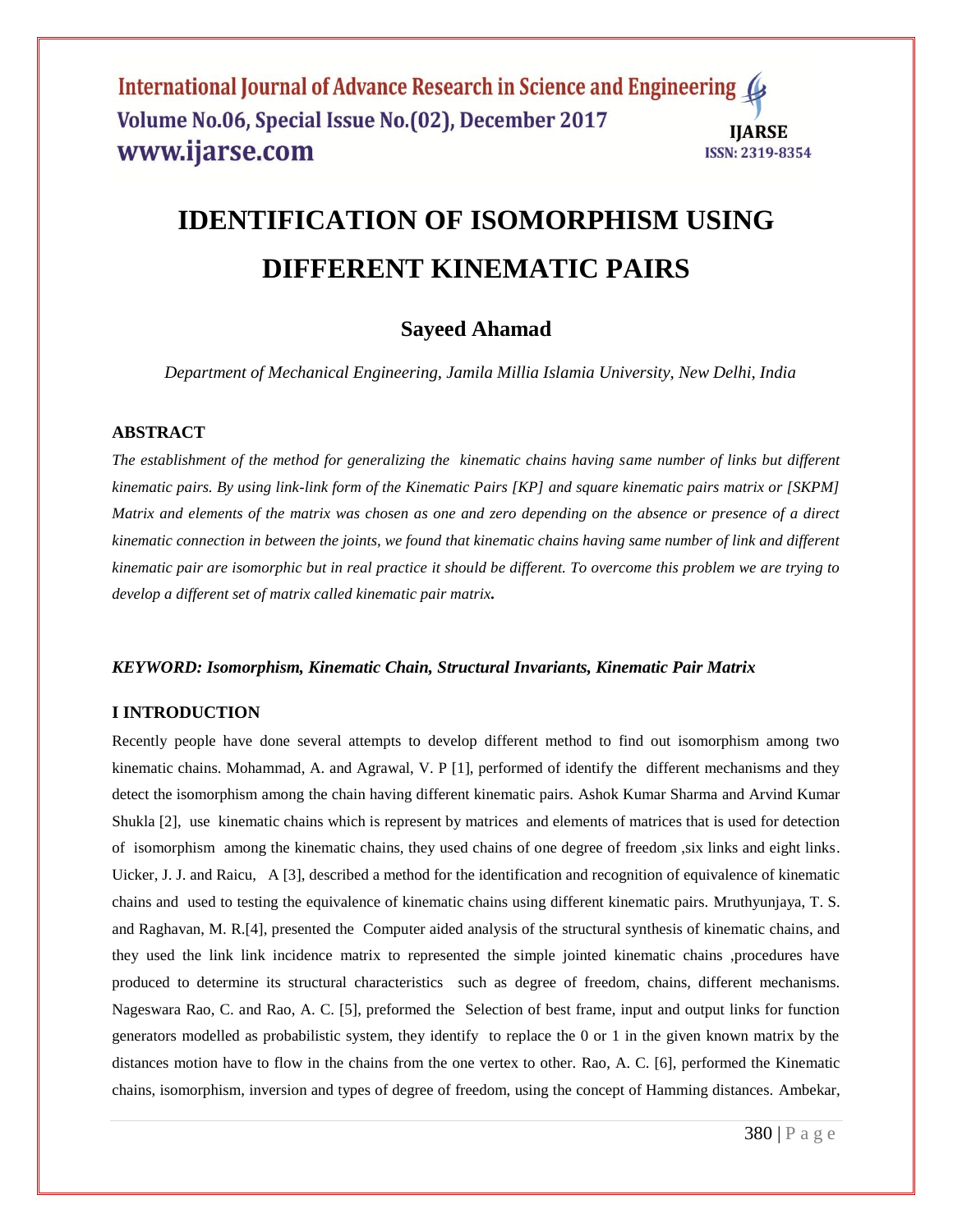#### International Journal of Advance Research in Science and Engineering Volume No.06, Special Issue No.(02), December 2017 **IIARSE** www.ijarse.com ISSN: 2319-8354

A. G. and Agrawal, V. P. [7], suggest the method to identify the mechanisms, path generators and the function generators through the set of identification numbers. Ambekar, A. G. and Agrawal, V. P. [8], performed the Identification and classifications of kinematic chains and their mechanisms used the identification codes. Shende, S. and Rao, A.C. [9], identify the problems in the detection of isomorphism which encountered in the structural synthesis of kinematic chains. Manoj Kumar Lohumi, Aas Mohammad and Irshad Ahmad Khan [10], performed the hierarchical clustering algorithm which developed for the identification of distinct mechanisms. J. N. YADAV and C. R. Pratap, V. P. Agrawal, [11], given the method for detecting the isomorphism among the kinematic chains with the help of simple joints used new invariants known as arranged sequence of the modified total distance ranks of all links, ASMTDRL. Ashok Dargar, Ali Hasan, Rasheed Ahmed Khan,[12], identify the distinct mechanisms derived from the given kinematic chain. these presented in the form of a flow matrix. Zichos, H. [13], proposed the tribology a system approach to science and technology of friction, lubrication and wear. Czichos, H. [14], identify the System approach to the analysis of wear problems. Gandhi, O. P. and Agrawal, V. P. [15], developed a diagraph approach to system wear evaluation and analysis. Hsiung, C. Y. and Mao, G. Y [16], used linear algebra concept for detecting the isomorphism. Mohammad, R. A. Khan and V. P. Agrawal, [17], performed the Identification of kinematic chains and distinct mechanisms using extended adjacency matrix. To identify the isomorphism among the kinematic chains and having different kinematic pairs and using graph theory [18] to [24]. In this paper we developed a new matrix called Kinematic pair Matrix to identify the isomorphism of kinematic chains and mechanism having different type of kinematic pairs.

During development of kinematic chain and mechanisms there is chances of duplication. To identify this duplication researchers have proposed various methods.

These methods were based on adjacency matrix and the distance matrix.

### **II PROPOSED METHODOLOGY**

#### **2.1. Structural Invariant of the mechanism**

KP matrix is the unique representation of the mechanism having different types of kinematic pairs. All information related to the types of links and types of kinematic pairs existing in the mechanism is incorporated in kinematic pair matrix. Therefore its determinant of kinematic pair matrix may be taken as **structural invariant** of the kinematic pair matrix and in turns may be treated as structural invariants of the particular kinematic chain or mechanism. This invariant may be used to detect isomorphism among the planer kinematic chain and mechanism. Therefore structural invariant is written as determinant KP (Det. KP).

[KP] Matrix is the representation of kinematic chains and mechanisms, hence identification number is obtained from this matrix is also the representation or characteristics number of this chain.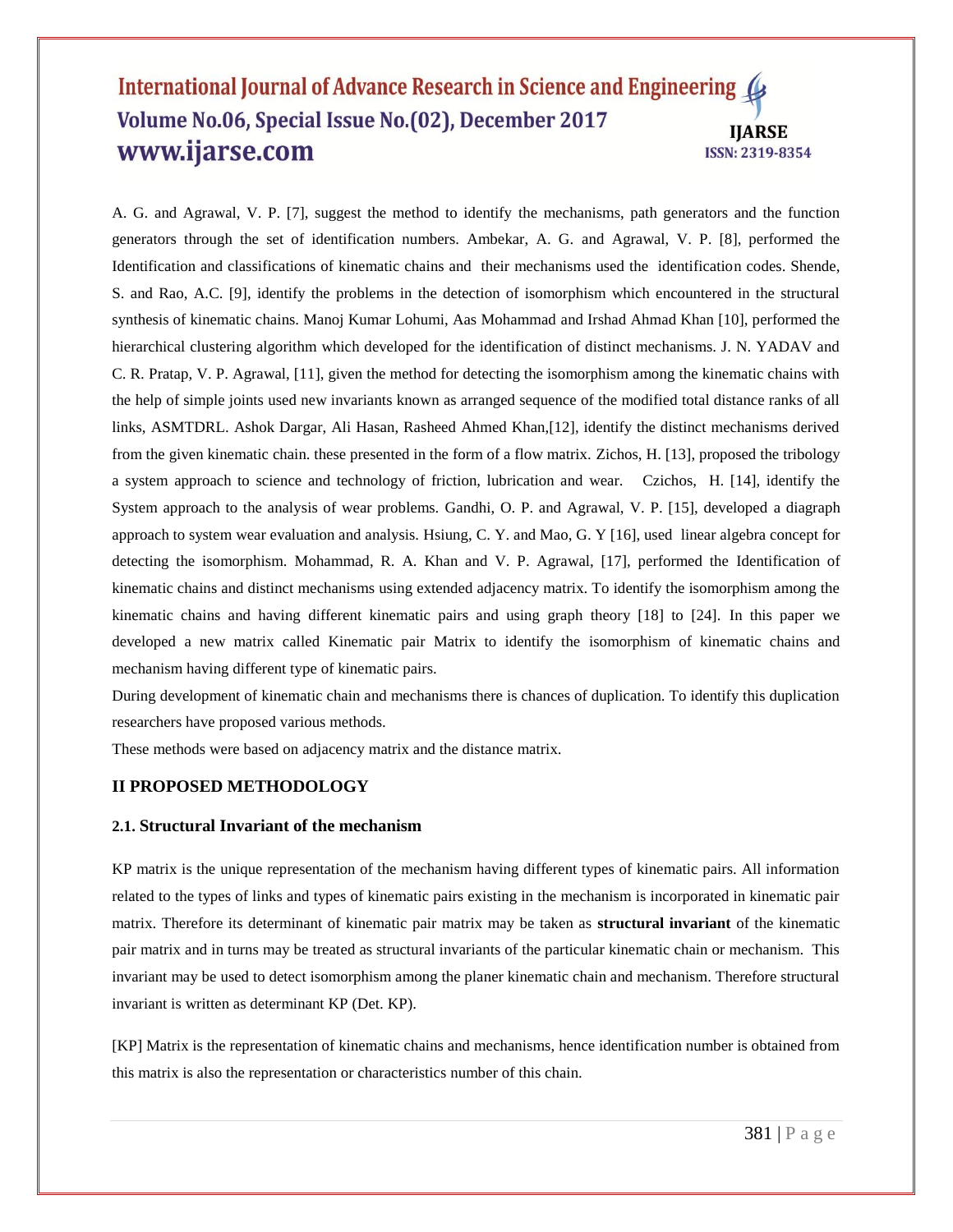#### International Journal of Advance Research in Science and Engineering 4 Volume No.06, Special Issue No.(02), December 2017 **IJARSE** www.ijarse.com ISSN: 2319-8354

Identification Number: The identification number is the number which is desired sum of the [KP] Matrix.

Determinant  $[KP] = Invariants of KC or mechanisms$ The proposed method is used to detect the isomorphism using kinematic pair matrix and its invariants.

## **2.2 The Kinematic Pair [KP] Matrix**

The KP matrix representation may be given as,  $[KP] = {P_{ij}};$ Where  $P_{ij}$  = Square of the type of KP elements between the i<sup>th</sup> and j<sup>th</sup> link those are directly connected. Otherwise  $P_{ij} = 0$ ; those are not connected directly

Designation of the kinematic pairs:

Lower pair : 1.0

Higher pair : 2.0

Further classification of kinematic pairs:

#### **For Lower Pair:**

Turning pair : 1.1;

Sliding pair : 1.2;

Screw pair : 1.3;

#### **For Lower Pair:**

Point Contact : 2.1;

Line Contact : 2.2;

**Representation of [KP] Matrix:**

$$
KP = \begin{bmatrix} P_{11} & P_{12} & P_{13} & \cdots & P_{1n} \\ P_{21} & P_{22} & P_{23} & \cdots & P_{2n} \\ \vdots & \vdots & \vdots & \ddots & \vdots \\ P_{n1} & P_{n2} & P_{n3} & \cdots & P_{nn} \end{bmatrix}
$$

# **2.3 Representation of SQUARE KINEMATIC PAIR MATRIX [SKPM]**

 $[SKPM] = {P_{ii}}$ 

Where,  $P_{ij}$  = Square of the sum of the joint value in [SKPM] between i<sup>th</sup> and j<sup>th</sup> link those are connected directly (i.e., i is not equal to j).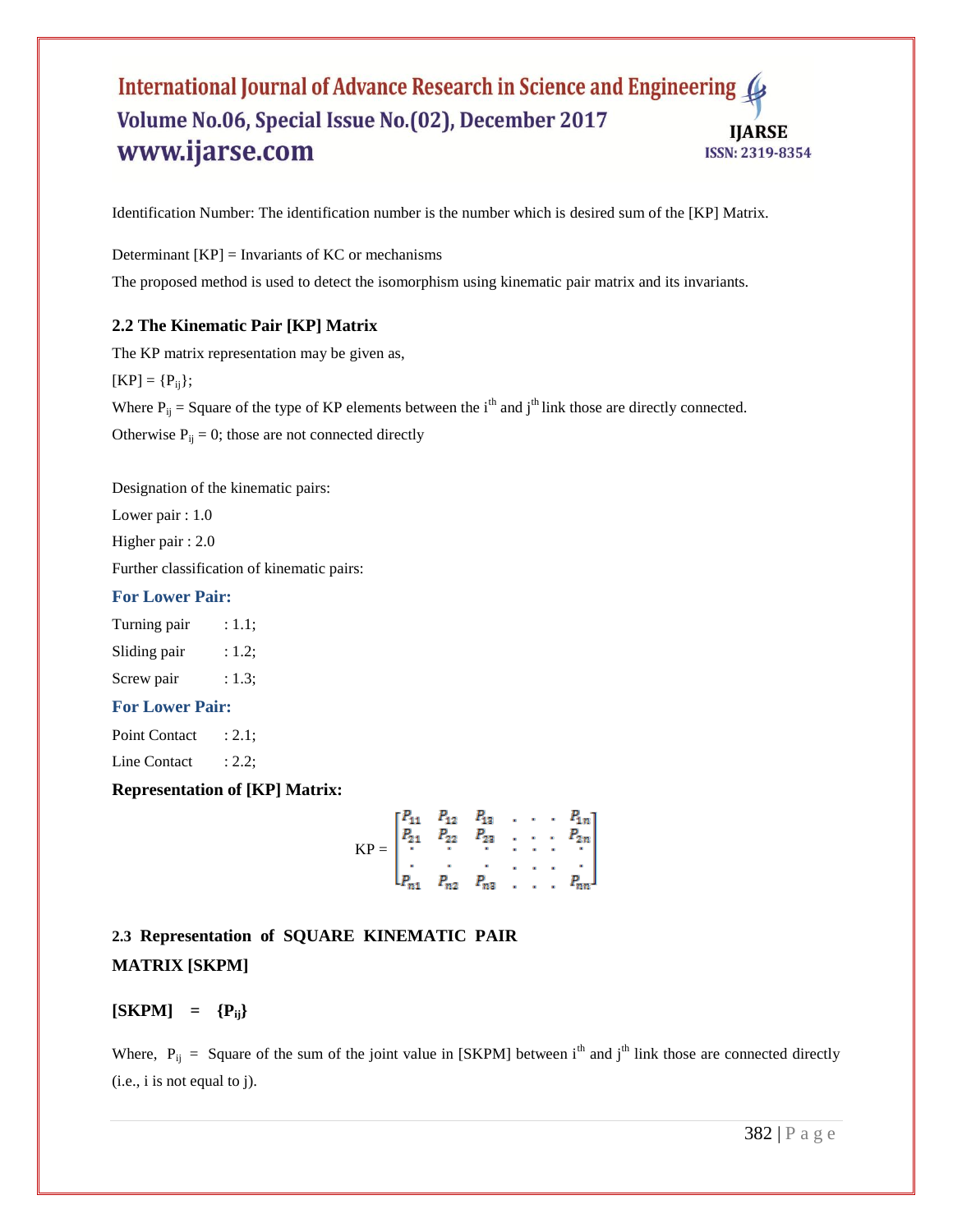### International Journal of Advance Research in Science and Engineering Volume No.06, Special Issue No.(02), December 2017 **IJARSE** www.ijarse.com ISSN: 2319-8354

Otherwise:  $P_{ij} = 0$  i.e. those are not connected directly.

 $P_{ii}$  = Square of the degree of the i<sup>th</sup> link (i = j)

Off course:  $P_{ij} = 0$ 

The Square Joint Value Matrix [SJVM] matrix is represented as:

|        | $\mathsf{f} \mathsf{P}_{11}$                                                               | $P_{12}$ |          | $P_{13}$ $P_{14}$ $\cdots$ $P_{1n}$ |                |                    |                              |
|--------|--------------------------------------------------------------------------------------------|----------|----------|-------------------------------------|----------------|--------------------|------------------------------|
|        |                                                                                            | $P_{22}$ |          | $P_{23}$ $P_{24}$ $P_{2n}$          |                |                    |                              |
|        | $P_{31}$                                                                                   |          |          | $P_{32}$ $P_{33}$ $P_{34}$ .        |                |                    | $\cdots$ $P_{3n}$            |
| [SKPM] | $\begin{vmatrix} P_{41} & P_{42} & P_{43} & P_{44} & \cdots & P_{4n} \end{vmatrix}$<br>$=$ |          |          |                                     |                |                    |                              |
|        |                                                                                            |          |          | $\mathbf{r}$                        | ×              |                    |                              |
|        |                                                                                            |          |          |                                     |                |                    |                              |
|        |                                                                                            |          |          | ×                                   |                | <b>Participate</b> | $\vdots$ $\mathbf{p}_{nn}$ . |
|        |                                                                                            | $P_{n2}$ | $P_{n3}$ | $P_{n4}$                            | $\sim 10^{-1}$ |                    |                              |

#### **EXAMPLE 1 (8 – bar Kinematic Chain Having Simple Joints)**



**Figure 1 (a): Kinematic Chain** Figure 1 (b): Kinematic Graph



**Figure 1 (c): Kinematic Chain** Figure 1 (d): Kinematic Graph

**Figure 1 : 8 – links, 10 – joints, 1 –F Kinematic Chains and their Kinematic Graphs**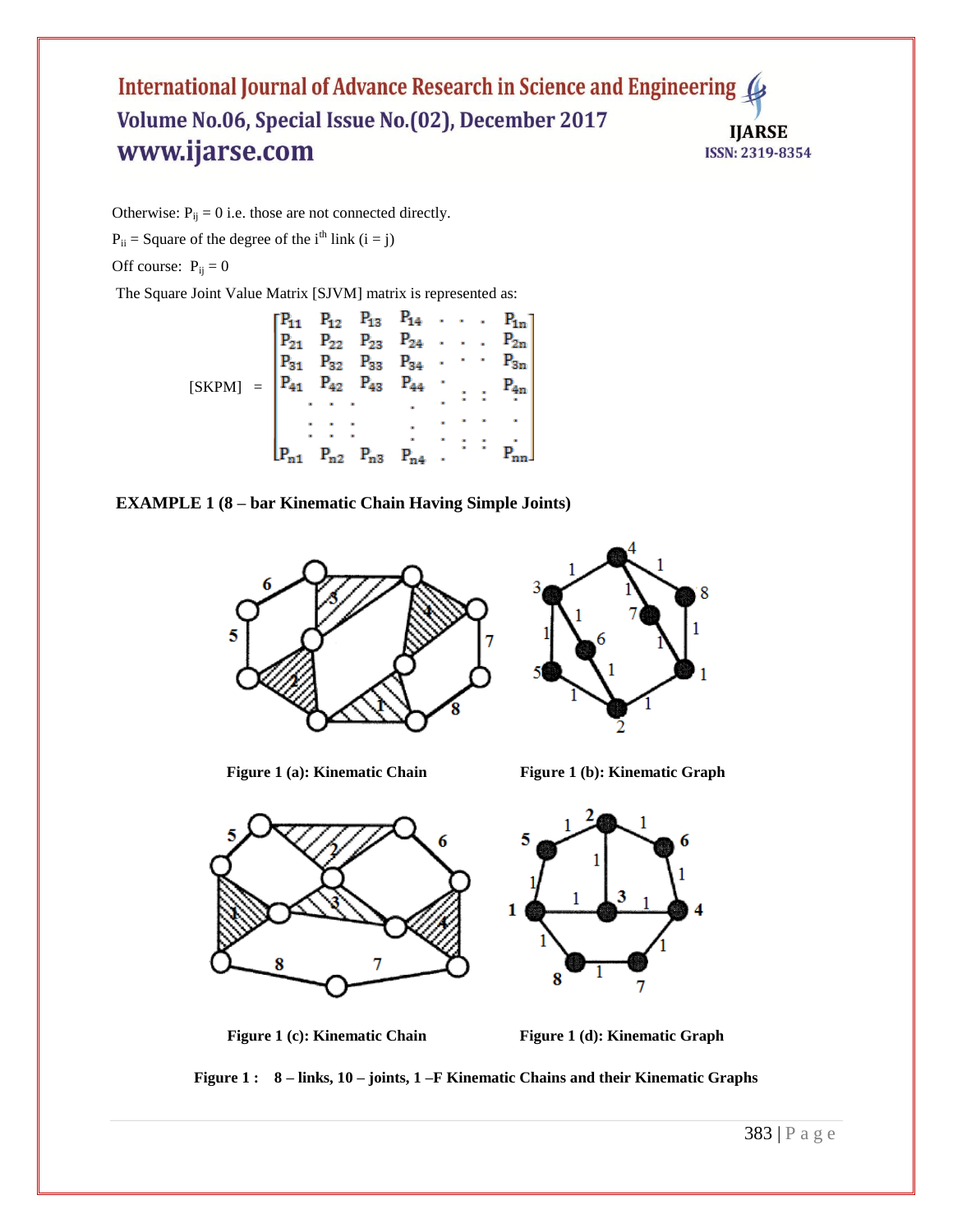#### International Journal of Advance Research in Science and Engineering ( Volume No.06, Special Issue No.(02), December 2017 IJARSE www.ijarse.com ISSN: 2319-8354

To identify the kinematic chain, let us consider a configuration of  $8 -$ links,  $10 -$ joints,  $1 - F$ Kinematic chain and its kinematic graphs as shown in fig. 1 (a) and 1 (b) respectively. The all joints of the kinematic chain are simple. Therefore, each edge of the kinematic graph connecting  $i<sup>th</sup>$  vertex to  $j<sup>th</sup>$  vertex is assigned with the joint value 1.

The KP representing the kinematic graph (Fig. 1 b) using equation 1 is written as:

## $[SKPM] = {P_{ii}}$

|                    |  |   | 0 | 0            |   | 11 |  |
|--------------------|--|---|---|--------------|---|----|--|
|                    |  | 0 | 1 | 0            |   |    |  |
|                    |  | 1 | 0 | 1            |   |    |  |
|                    |  | 9 | 0 | 0            |   |    |  |
| $[SKPM] = [A_1] =$ |  | 0 | 4 | $\mathbf{1}$ | 0 |    |  |
|                    |  | 0 | 1 |              |   |    |  |
|                    |  |   | 0 | 0            |   |    |  |
|                    |  |   | 0 |              |   |    |  |

### **Structural Invariant of the Kinematic Chain**

The structural invariant from [SKPM] matrix using software MATLAB for the kinematic chain shown in fig 1 (a) is:

det  $(A_1) = 123500$ 

The structural invariant is used as the identification number of the kinematic chain shown in fig.1(a).

#### **EXAMPLE 1 (8 – bar Kinematic Chain Having Simple Joints)**

To identify the kinematic chain, let us consider a configuration of  $8 -$ links,  $10 -$ joints,  $1 -$ F Kinematic chain and its kinematic graphs as shown in fig. 1 (c) and 1(d) respectively. The all joints of the kinematic chain are simple. Therefore, each edge of the kinematic graph connecting  $i<sup>th</sup>$  vertex to  $j<sup>th</sup>$  vertex is assigned with the joint value 1. The Square Joint Value Matrix representing the kinematic graph (Fig. 1c) using equation 1 is written as:

|                                |   |  | 0 | $\mathbf{1}$                                 | 0                  | 0            |   |
|--------------------------------|---|--|---|----------------------------------------------|--------------------|--------------|---|
| $SKPM$ ] = [A <sub>4</sub> ] = |   |  | 0 | 1                                            | 1                  |              |   |
|                                |   |  | 1 | 0                                            | 0                  | 0            |   |
|                                | 0 |  | 9 |                                              |                    | $\mathbf{1}$ |   |
|                                | 1 |  | 0 | $\begin{matrix} 0 & 1 \\ 4 & 0 \end{matrix}$ |                    | 0            | 0 |
|                                |   |  | 1 | 0                                            | 4                  | 0            |   |
|                                |   |  | 1 | 0                                            | $^{\rm o}_{\rm o}$ |              |   |
|                                |   |  | 0 | 0                                            |                    | 1            |   |

#### **Structural Invariant of the Kinematic Chain**

The structural invariant from [SKPM] matrix using software MATLAB for the kinematic chain shown in fig 1 (c) is: det  $(A_4) = 1265300$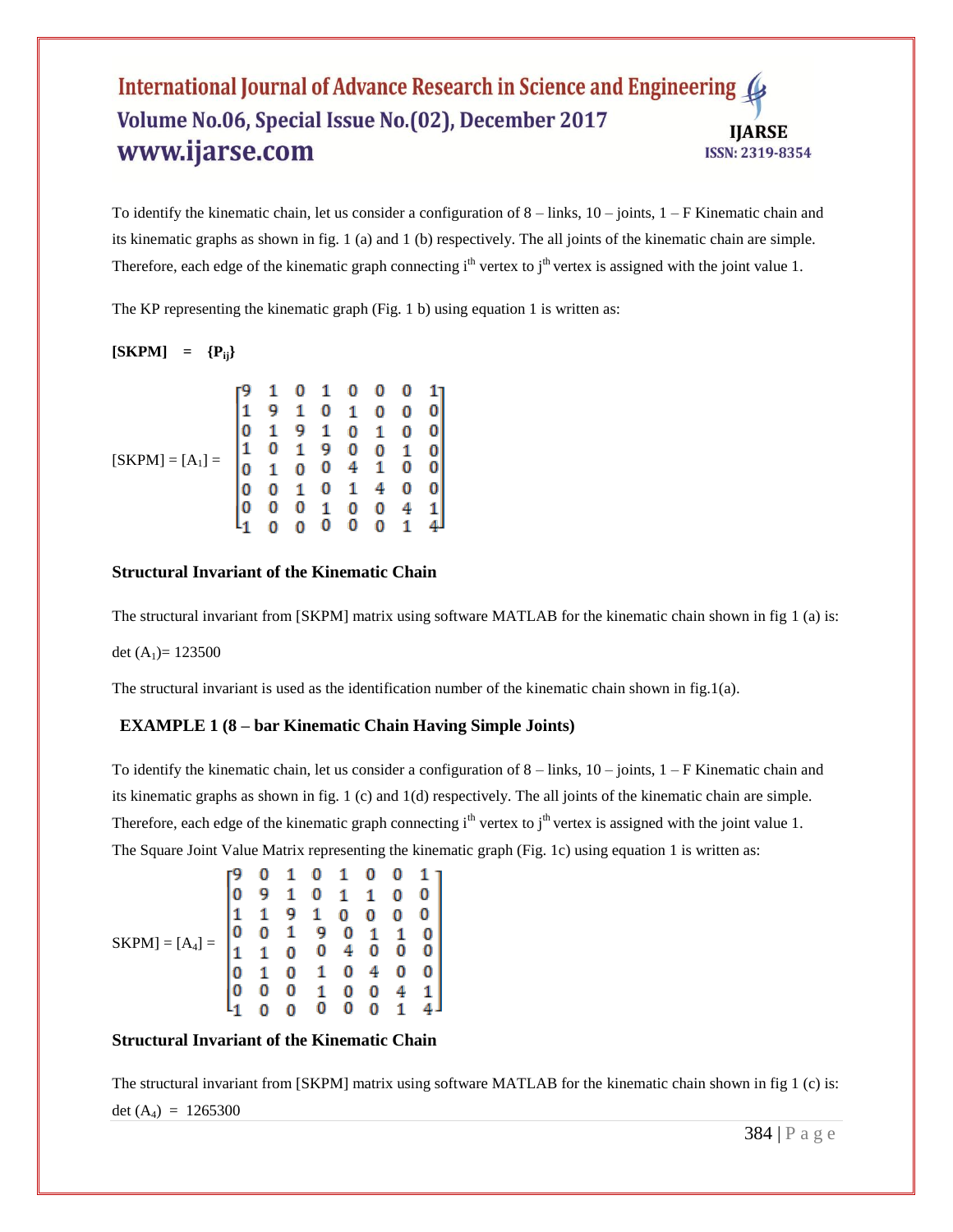#### International Journal of Advance Research in Science and Engineering ( Volume No.06, Special Issue No.(02), December 2017 IIARSE www.ijarse.com ISSN: 2319-8354

The structural invariant is used as the identification number of the kinematic chain shown in fig.1(c). The structural invariants of the above two kinematic graphs shown in fig. 1 (b) and 1(d) are different, therefore both the graphs and in turn the kinematic chains shown in figure 1 (a) and 1 (c) are **non – isomorphic.**

#### **III RESULTS**

This method is able to clearly identify the isomorphism among the kinematic chains or mechanisms having different kinematic pairs.

The proposed invariants are used as the identification number of the kinematic chains having simple joints. The identification numbers of all  $1 - F$ ,  $8 -$  links. These invariants are also able to detect the isomorphism among the kinematic chains having simple joints, multiple joints and even kinematic chains with Co-Spectral graphs.

#### **IV CONCLUSIONS**

In the present work the usual work adjacency matrix is modified and is called KP in which the element  $P_{ii}$  are the square of the sum of the joint value of the i<sup>th</sup> and j<sup>th</sup> links those are directly connected, and maintain diagonally as 1, otherwise  $P_{ij} = 0$ . This [KP] matrix is able to distinguish the type of the joint between the two links. The structural invariants are able to detect the isomorphism among the kinematic chains having simple joints, multiple joints and even kinematic chains with Co-Spectral graphs. No counter example has been found to to detect the isomorphism in the kinematic chains up to  $10 - \text{links}$ . It has been expected that these invariants are unique for the kinematic chains having more than  $10 - \text{links}$ .

#### **REFERENCES**

- 1) Mohammad, A. and Agrawal, V. P. Identification and isomorphism of kinematic chains and mechanisms.  $11<sup>th</sup>$ ISME Conference*, IIT Delhi, India, 1999, 197–202.*
- 2) Ashok Kumar Sharma and Arvind Kumar Shukla, A New Method for Detection of Structural Properties of Planar Kinematic Chain, Proceedings of the 1st International and 16th National Conference on Machines and Mechanisms (iNaCoMM2013), IIT Roorkee, *India, Dec 2013,18-20.*
- 3) Uicker, J. J. and Raicu, A. A method for the identification and recognition of equivalence of kinematic chains. Mach. Theory, *10, 1975, 375–383.*
- 4) Mruthyunjaya, T. S. and Raghavan, M. R. Computer aided analysis of the structural synthesis of kinematic chains. Mech. Mach. Theory,*19, 1984, 357–368.*
- 5) Nageswara Rao, C. and Rao, A. C. Selection of best frame, input and output links for function generators modelled as probabilistic system. Mech. Mach. *Theory,31, 1996, 973–983.*
- 6) Rao, A. C. Kinematic chains, isomorphism, inversions and type of freedom, using the concept of Hamming distances. *Indian J. Tech.,26, 1988, 105–109.*